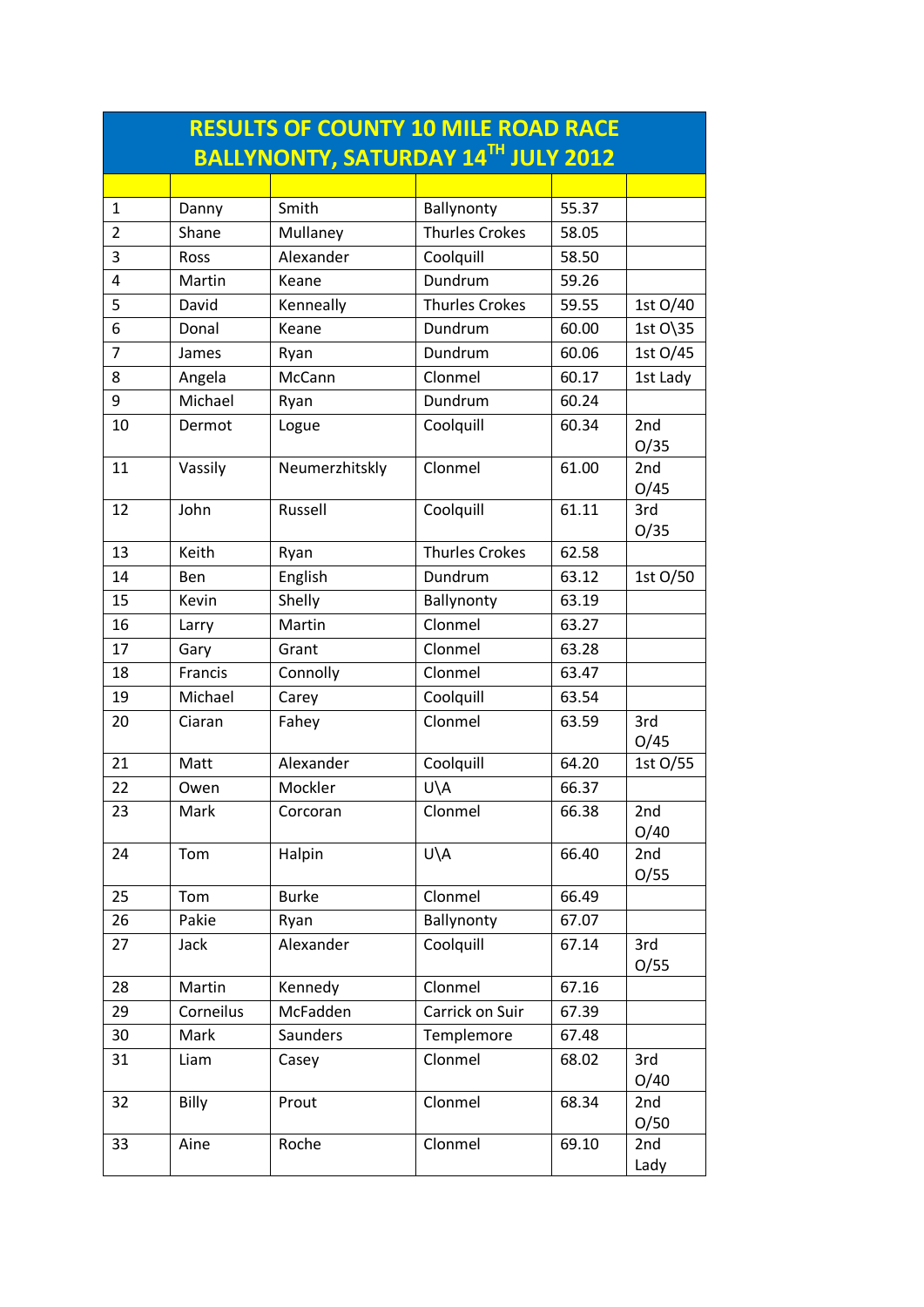| 34                      | Teresa        | Cunningham     | Carrick on Suir       | 69.17 | 3rd Lady      |
|-------------------------|---------------|----------------|-----------------------|-------|---------------|
| 35                      | Paddy         | Clarke         | Templemore            | 70.11 |               |
| 36                      | Marie         | Fitzgibbon     | <b>Thurles Crokes</b> | 70.19 |               |
| 37                      | Neilie        | Hall           | Ballynonty            | 70.55 |               |
| 38                      | Laura         | <b>Burke</b>   | Coolquill             | 71.12 |               |
| 39                      | <b>Brian</b>  | Carroll        | Clonmel               | 71.41 |               |
| 40                      | Noel          | Gilman         | Clonmel               | 71.41 |               |
| 41                      | Madeline      | Loughnane      | <b>Thurles Crokes</b> | 71.59 |               |
| 42                      | Martina       | Ryan           | <b>Thurles Crokes</b> | 72.15 | 1st O/40<br>L |
| 43                      | Johanna       | Lacy           | Clonmel               | 73.53 | 1st O/35<br>L |
| 44                      | John          | Laste          | Clonmel               | 74.38 |               |
| 45                      | Roiie         | Casey          | Clonmel               | 75.05 |               |
| 46                      | Ned           | O'Brien        | Clonmel               | 75.05 |               |
| 47                      | Donna         | Nagle          | Clonmel               | 76.44 |               |
| 48                      | Mary          | Moloney        | <b>Thurles Crokes</b> | 77.55 | 1st O/45<br>L |
| 49                      | PJ            | Holmes         | Dundrum               | 78.52 |               |
| 50                      | Seamus        | Healy          | Ballynonty            | 78.52 |               |
| 51                      | John          | Durnin         | Ballynonty            | 80.40 |               |
| 52                      | Gary          | Hallinan       | Clonmel               | 82.10 |               |
| 53                      | Eileen        | Carey          | <b>Thurles Crokes</b> | 82.18 | 2nd<br>O/45 L |
| 54                      | Nicola        | Maunsell       | Clonmel               | 83.45 | 2nd<br>O/45 L |
| 55                      | <b>Bernie</b> | Hopkins        | Clonmel               | 87.48 | 1st O/50<br>L |
| 56                      | Fred          | Healy          | Ballynonty            | 128.2 | 1st O/60      |
|                         |               |                |                       |       |               |
|                         |               |                |                       |       |               |
|                         |               | <b>Teams</b>   |                       |       |               |
| $\mathbf{1}$            | Dundrum       | 4,6,7,9        | 26                    |       |               |
| $\overline{2}$          | Coolquill     | 3,10,12,19     | 44                    |       |               |
| 3                       | Clonmel       | 11, 16, 17, 18 | 62                    |       |               |
| $\overline{\mathbf{4}}$ | Ballynonty    | 1,15,26,37     | 79                    |       |               |
|                         |               |                |                       |       |               |
|                         |               |                |                       |       |               |
| B                       |               |                |                       |       |               |
| $\mathbf{1}$            | Clonmel A     | 20,23,25       | 68                    |       |               |
| $\overline{2}$          | Clonmel B     | 28,31,32       | 91                    |       |               |
| 3                       | Clonmel C     | 39,40,44       | 123                   |       |               |
| $\overline{4}$          | Ballynonty    | 50,51,56       | 157                   |       |               |
|                         |               |                |                       |       |               |
|                         |               |                |                       |       |               |